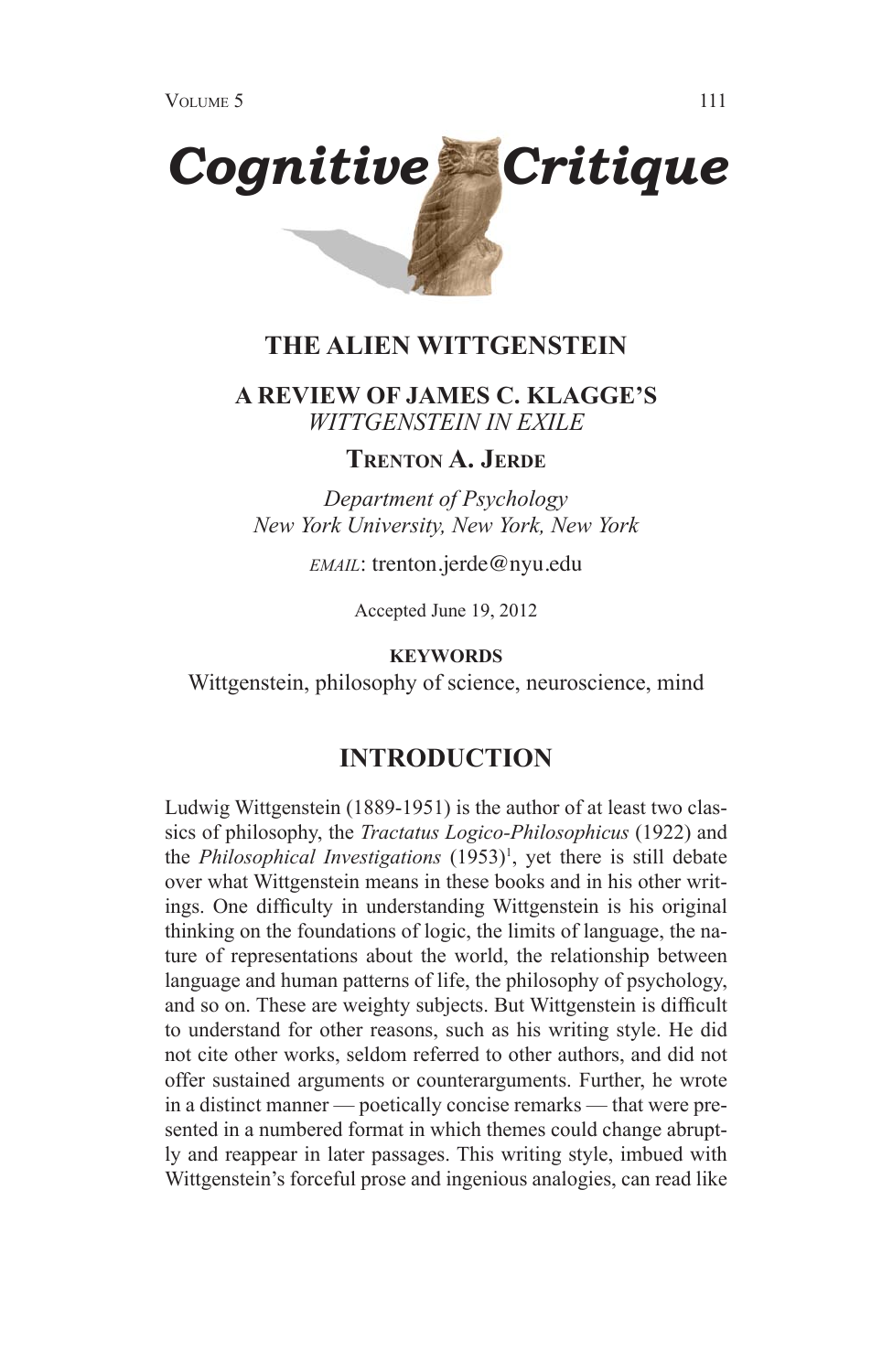a poem, play, or dialogue. It can also lead to multiple interpretations, which is why Wittgenstein's work has been used to support a variety of positions, whether philosophical or otherwise.

Another hindrance to understanding Wittgenstein is the fragmentary publication of his writings. The *Tractatus* was the only philosophy book published in his lifetime; the *Investigations* appeared posthumously in 1953. The *Tractatus* and the *Investigations* are very different books in style, content, and philosophical method. Because they were published 30 years apart, the critical literature often referred to the author of the *Tractatus* as the *early* Wittgenstein and the author of the *Investigations* as the *later* Wittgenstein. During the decades after Wittgenstein's death, however, his literary trustees published, in piecemeal fashion, several books from Wittgenstein's voluminous writings, referred to as his *Nachlass,* which consisted of 20,000 pages. Some of this work became known as the *middle* Wittgenstein. It should be noted that the content of these posthumously published books reflected decisions made by his trustees and editors (Stern 1996), and not by Wittgenstein himself.

Wittgenstein thus wrote in a unique way; the vast majority of his writings were published or made available selectively in the decades after his death; and his philosophical methods and positions were radically original. One can understand, then, why the Wittgenstein scholar David Stern wrote in 2004 that *there is almost no agreement on even the most basic questions about how to understand Wittgenstein's contributions to philosophy* (Stern 2004, p. 2).

The reader of Wittgenstein can benefit immensely from biographical (Malcolm 1958; McGuinness 1988; Monk 1990) and philosophical (e.g., Anscombe 1971; Pears 1986; Fogelin 1987) books about him. Some of the most informative writers about Wittgenstein have the following attributes. They are trained in philosophy; wellversed in Wittgenstein's published and unpublished writings; knowledgeable about the drafts of Wittgenstein's works, the editorial decisions made in assembling his books, and the subtleties (and occasional errors) in translation; familiar with Wittgenstein's letters and notebooks, as well as biographies and memoirs about him, and autobiographies that refer to him; and informed on the literature about Wittgenstein. These scholars can integrate information from all of these sources to explicate selected topics or passages in Wittgenstein's writings (e.g., von Wright 1982; Schulte 1992; Stern 1995, 2004; Sluga 2011).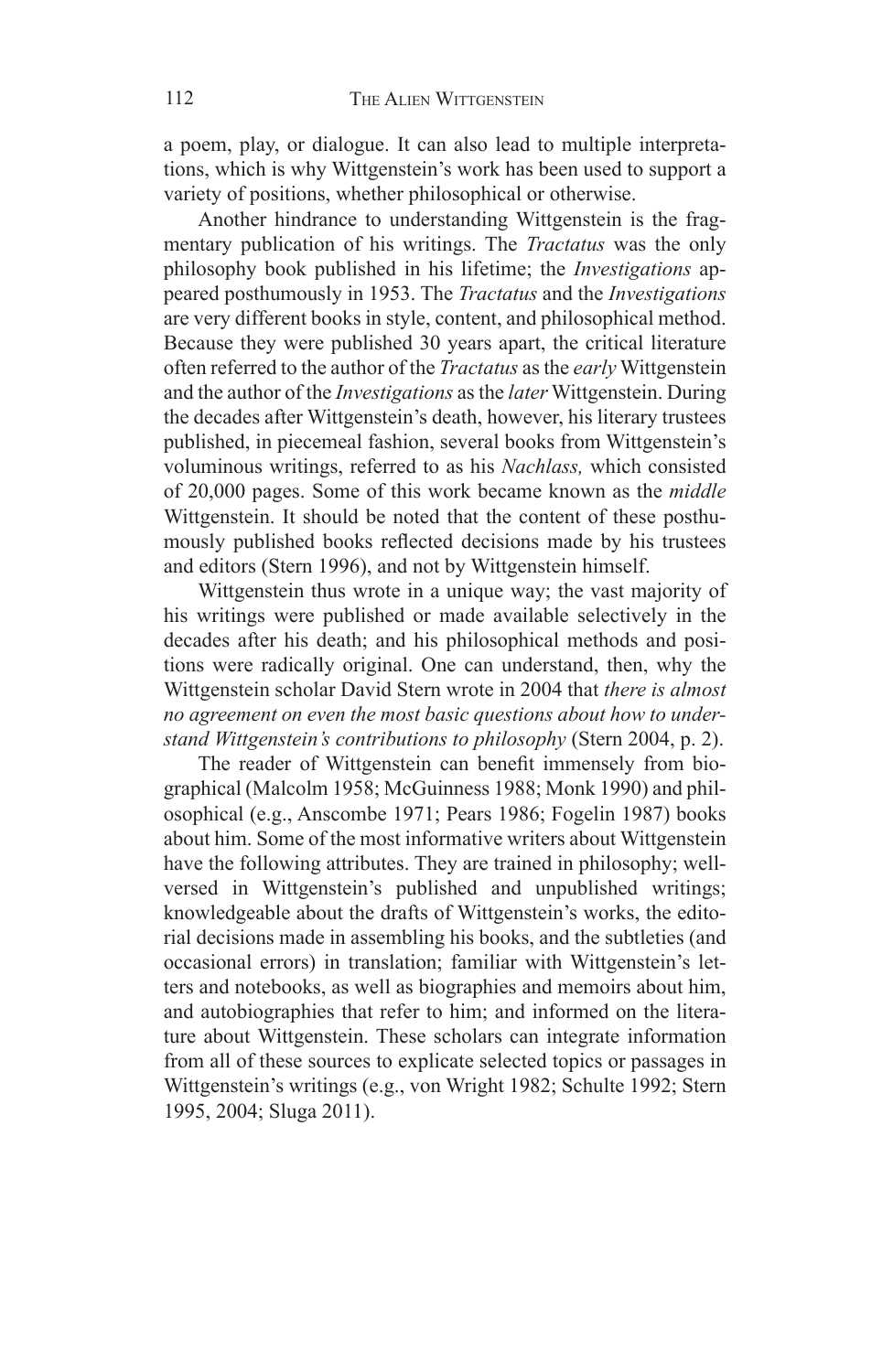James C. Klagge has these attributes.<sup>2</sup> Klagge's recent book, *Wittgenstein in Exile,* attempts to answer two questions: why is it so difficult to understand Wittgenstein's work, and what ongoing value does Wittgenstein's work have for philosophy (p. 2)?<sup>3</sup> Klagge proposes that it *helps to answer these questions to see Wittgenstein as an exile, an alien* (p. 3). Klagge argues that Wittgenstein was an exile in time, place, and culture — essentially, that Wittgenstein had a fundamentally different sensibility than those around him. Once we appreciate Wittgenstein as an exile, Klagge maintains, we will understand the sensibility behind his work. This perspective will help us to understand, in effect, why Wittgenstein is so difficult to understand, even if we do not comprehend certain of his philosophical positions. Furthermore, by appreciating Wittgenstein as an exile, we will be situated to consider Wittgenstein's ideas in relation to current philosophical interests, including science, psychology, and neuroscience.

# **KLAGGE'S THESES**

## **UNDERSTANDING WITTGENSTEIN**

In Chapters 1 through 3, Klagge presents three perspectives on understanding Wittgenstein. Chapter 1 details Wittgenstein's longheld belief that he and his work would not be understood. Chapter 2 considers why readers may not understand Wittgenstein. And Chapter 3 argues that to understand Wittgenstein is to put his method to use, which requires an appreciation of the sensibility from which his ideas emerged. Chapter 1 begins as follows:

> "Wittgenstein predicted, over and over, throughout his life, that people would not understand him or his work. Yet those who study Wittgenstein regularly fail to note or heed his warnings. This is a most striking fact about Wittgenstein and about scholarship concerning his work  $(p, 6)$ ."

This is an important observation. The scholarly literature on Wittgenstein is rife with interpretations and re-interpretations (Hacker 2007), and a strength of Klagge's book is that it examines why Wittgenstein is so difficult to understand. Klagge cites a number of examples in which Wittgenstein, or those close to him, expressed the belief that he would not be understood. Here are a few: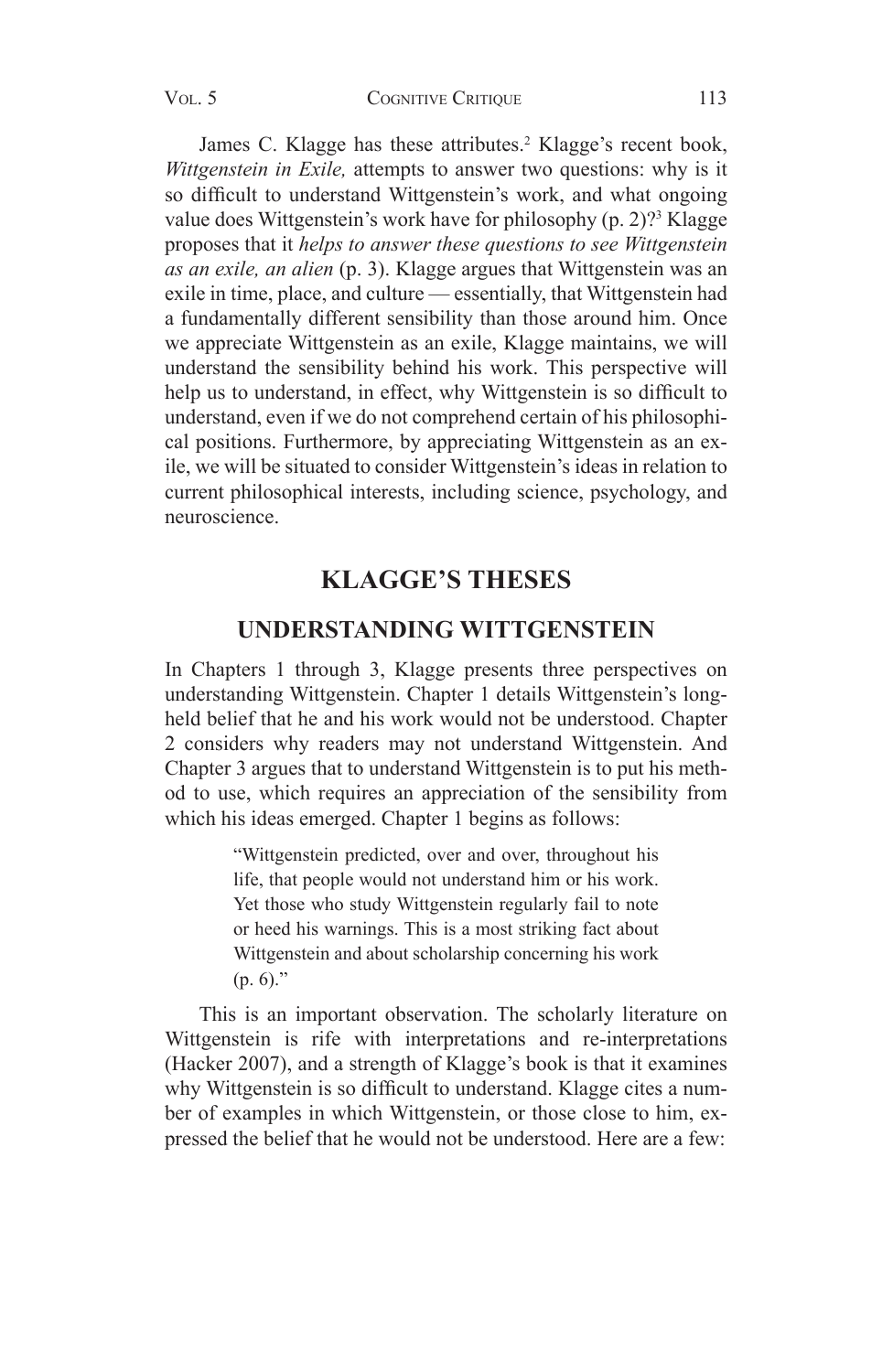#### THE ALIEN WITTGENSTEIN

*Tractatus* (preface), 1918: "Perhaps this book will be understood only by someone who has himself already had the thoughts that are expressed in it — or at least similar thoughts (p. 6)."

Letter to Bertrand Russell, 1919: "I also sent my MS to Frege. He wrote to me a week ago and I gather that he doesn't understand a word of it at all (p. 7)."

Wittgenstein is said to have concluded the oral exam for his Ph.D. in 1929 by telling his examiners, Bertrand Russell and GE Moore: "Don't worry, I know you'll never understand it (p. 7)."

Letter to Rodolf Koder, concerning Wittgenstein's impending lecture on ethics, 1929: "I am sure that almost no one will understand me (p. 13)."

Comment by Con Drury, who knew Wittgenstein from 1929 until his death: "Throughout his life Wittgenstein was convinced that he could not make himself understood (p. 14)."

The following passage, in which Russell describes his interaction with Wittgenstein in a letter from 1912, is especially revealing:

> "I told him he ought not to simply *state* what he thinks true, but to give arguments for it, but he said the arguments spoil its beauty, and that he would feel as if dirtying a flower with muddy hands. He does appeal to me — the artist in intellect is so rare... I am seriously afraid that no one will see the point of anything he writes, because he won't recommend it by arguments addressed to a different point of view (p. 6)."

Wittgenstein, *the artist in intellect,* thought about philosophical problems with great seriousness and originality. Philosophy, for him, was a process in which his thoughts were constantly being revised, and discussions were essential in the development and expression of those thoughts. It was extremely difficult for him to convey the fruits of these labors — indeed, the labors themselves — in writing to anonymous readers, and even to those with whom he had discussions.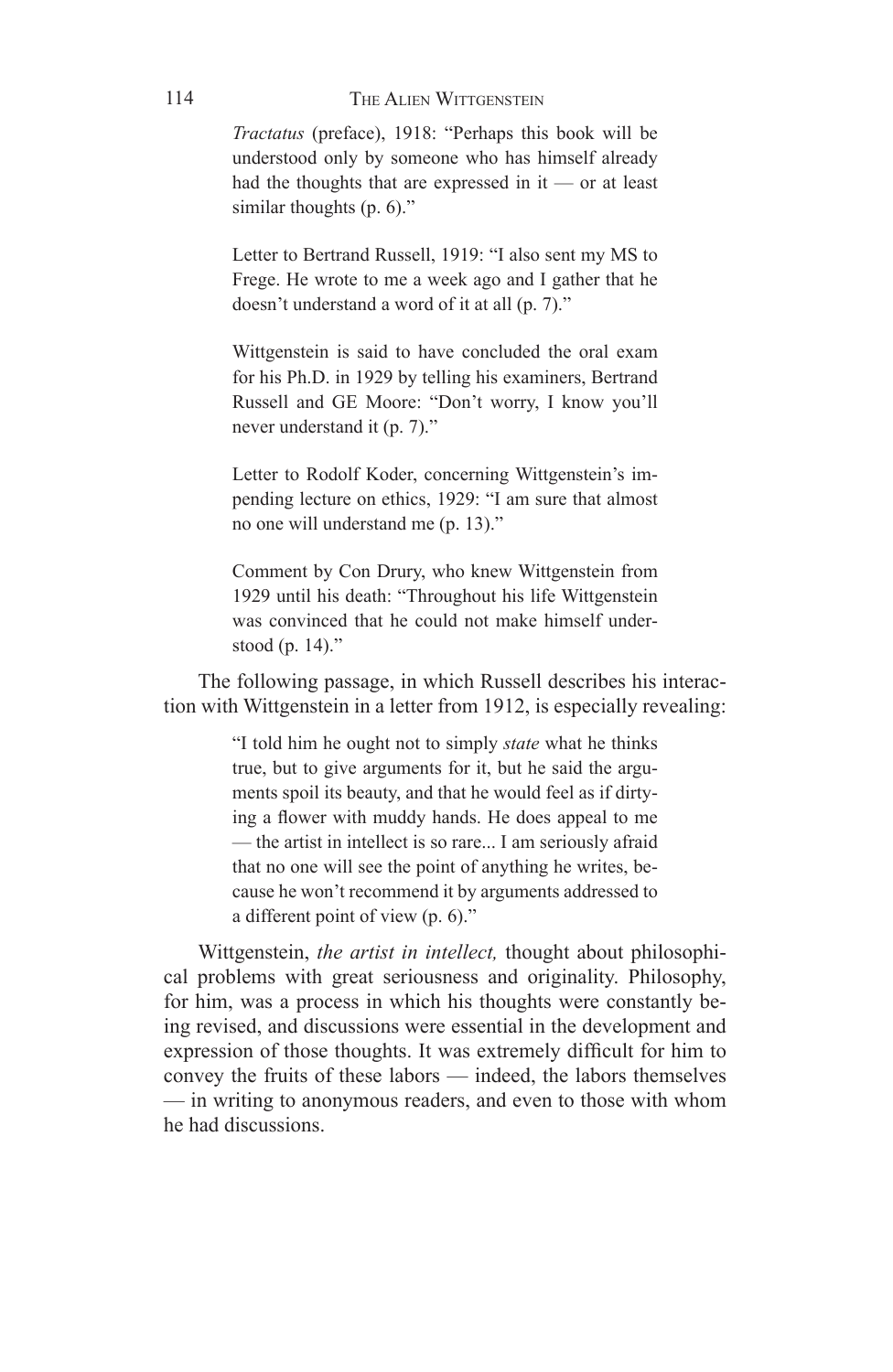Why did Wittgenstein believe that he would not be understood? In Chapter 2, Klagge suggests that the vast majority of Wittgenstein's readers were products of the cultural sensibility of the day, which was very much opposed to Wittgenstein's own sensibility. Wittgenstein believed that he belonged to the culture of the early nineteenth century, the Romantic era of Goethe and Schumann. Throughout his adult life, Wittgenstein lamented and criticized the intellectual culture of his time; in the preface to the *Investigations* (1953, p. vi), for example, he writes:

> "It is not impossible that it should fall to the lot of this work, in its poverty and in the darkness of this time, to bring light into one brain or another — but, of course, it is not likely."

Klagge describes how Wittgenstein's sense of history and his place in it was influenced by Oswald Spengler's book, *The Decline of the West*. Although Wittgenstein was skeptical about the details of Spengler's book, he was influenced by Spengler's discussion of *culture* vs. *civilization*. *Culture*, for Spengler, is marked by artistic and intellectual development during the early spiritual stages of an era; whereas *civilization* refers to the aftermath, or product of the *culture* once its spirit and creativity have been supplanted by technical and intellectual concerns. One scholar describes *culture*, as used by Spengler, as follows:

> "(A) culture that has disappeared is predominantly of an artistic tradition which merged with a way of life to form a high culture. It is an idea of a community which devoted itself to expressing the human spirit in a grand and lofty manner by carefully cultivating and developing both its aesthetic tradition in the arts and the various details of its way of life (Lurie 1989)."

Wittgenstein believed that he was living in a *civilization* phase, which valued science, technology, and explanation, at the expense of art, nature, and wisdom. Indeed, in his middle and later writings, Wittgenstein often tries to get the reader, who is prone to fuzzy thinking and misuse of language in such a civilization, to see matters from an entirely different perspective. Klagge presents an interesting list of how Wittgenstein, in the *Investigations*, describes philosophical problems arising, or persisting, in such a civilization (p. 25). Here is Klagge's list of how Wittgenstein frames his remarks and how often he does so: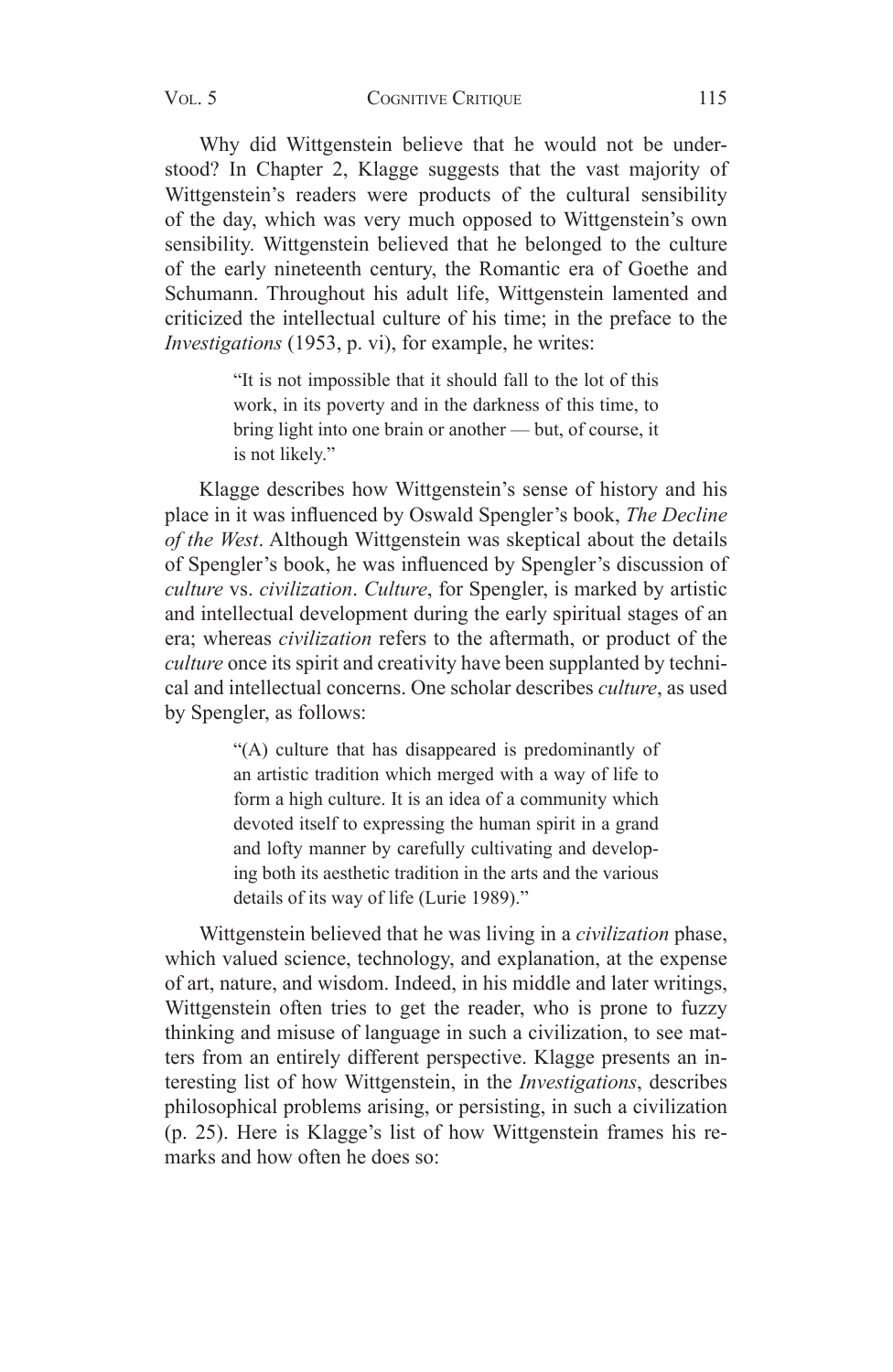### The Alien Wittgenstein

- 1. What forces itself on us, holds us captive, demands an answer, must be, leads us, we can't help, or no one would say (14 times);
- 2. What we are tempted, seduced, bewitched, or dazzled by  $(19 \times)$ ;
- 3. What suggests itself, strikes us, occurs to us, or impressions we are under  $(7 \text{ times})$ ;
- 4. How things look to us (2 times);
- 5. What we find surprising, convincing, senseless, ludicrous, sensible, or matter-of-course (8 times);
- 6. Our compulsions, needs, urges, wants, tendencies, inclinations, expectations, or prejudicies (28 times);
- 7. What we notice, can get ourselves to think, can be satisfied with, only think of, overlook, don't realize, fail to see, or forget (14 times);
- 8. What we would like (6 times);
- 9. What we are committed to, choose, decide, allow, or refuse (6 times);
- 10. How we look at or represent things (5 times).

Note that Wittgenstein tries to get the reader to *think differently*, and to grasp the preconceptions under which ideas are framed and expressed, rather than to change the reader's mind on a given topic. Wittgenstein writes:

> "What makes a subject hard to understand — if it's something significant and important — is not that before you can understand it you need to be specially trained in abstruse matters, but the contrast between understanding the subject and what most people want to see. Because of this the very things which are most obvious become the hardest of all to understand. What has to be overcome is a difficulty having to do with the will, rather than the intellect (1980, p. 17)."

What most people *want to see,* Klagge notes, reflects the temperament of the times.

In Chapter 3, Klagge again emphasizes that understanding Wittgenstein is not merely a matter of agreeing with him on a philo-

116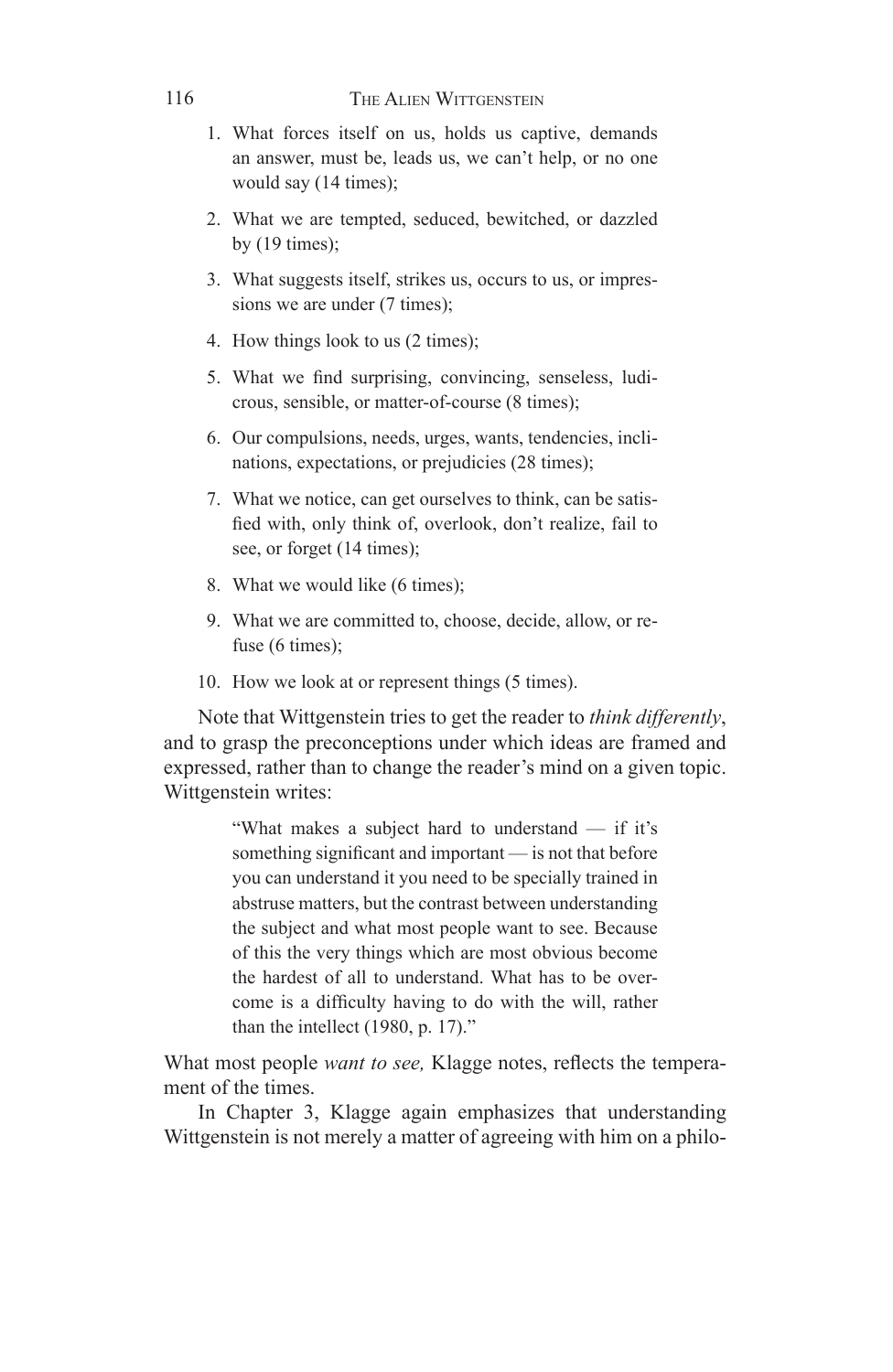sophical position, but the *ability* to put his philosophy to use; and this ability requires a temperament that is similar to, or at least receptive to, Wittgenstein's temperament. In this regard, Klagge quotes from Wittgenstein's letters to his friend, the economist Piero Sraffa. This example is particularly interesting because Sraffa had an enormous influence on Wittgenstein's philosophy after 1929. In the preface to the *Investigations* (1953, p. vi), Wittgenstein writes,

> "I am indebted to that (criticism) which a teacher of this university, Mr. P. Sraffa, for many years unceasingly practiced on my thoughts. I am indebted to this stimulus for the most consequential ideas of this book."

Yet Wittgenstein writes the following to Sraffa, as quoted by Klagge:

"I have *very slowly* in my life come to the conviction that some people *cannot make themselves understood to each other*, or at least only in a very narrowly circumscribed field (p. 43)."

"In order to understand why it's impossible, or almost impossible, for certain people to understand each other, one has to think not of the few occasions on which they meet, but of the differences of their whole lives; and there can be nothing more different than your interests and mine, and your movements of thought and mine. Only by a real tour de force was it possible for us to talk to each other years ago when we were younger (p. 43)."

"The older I grow the more I realize how terribly difficult it is for people to understand each other, and I think that what misleads one is the fact that they all look so much like each other. If some people looked like elephants and others like cats, or fish, one wouldn't *expect* them to understand each other and things would look much more like what they really are  $(p. 43)$ ."

These thoughts recall Wittgenstein's comments about the readers he had in mind for his work:

> "If I say that my book is meant for only a small circle of people (if it can be called a circle), I do not mean that I believe this circle to be the elite of mankind; but it does comprise those to whom I turn (not because they are bet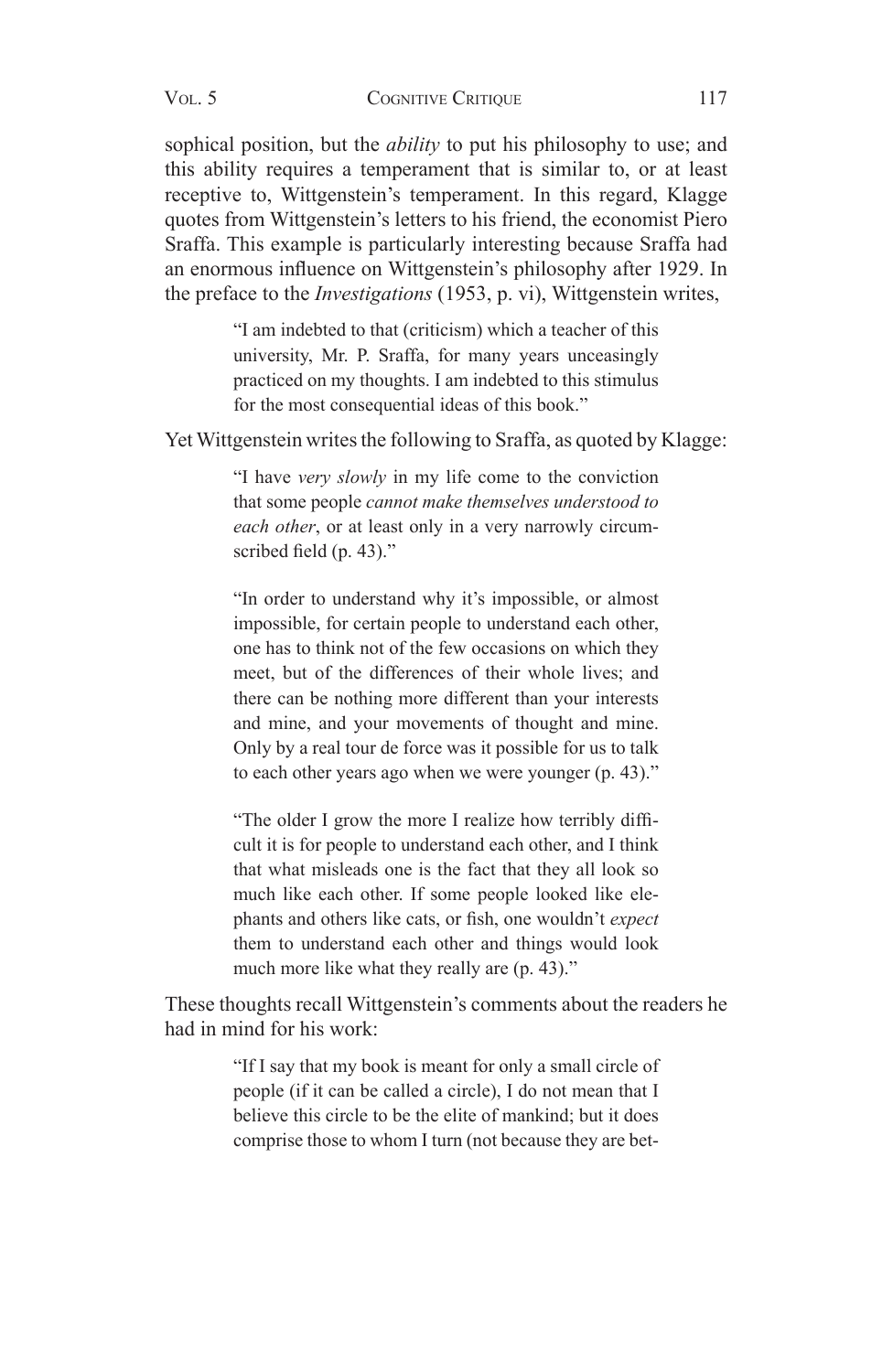ter or worse than others but) because they form my cultural milieu, my fellow citizens as it were, in contrast to the rest who are foreign to me (1980, p. 10)."

In Chapters 1 through 3, then, Klagge demonstrates that Wittgenstein believed that his work would not be understood, and he shows that Wittgenstein's unique sensibility is deeply opposed to the culture of his time, which is a main reason that readers do not understand him. My quibble with Klagge on the latter point is that Wittgenstein is difficult to understand for other reasons, referred to above, namely, his complex subject matter, his attempt to get the reader to think differently, and his writing style that traded explication for *beauty* of expression. Despite this caveat, Klagge makes a strong case that understanding Wittgenstein requires an appreciation of his unique sensibility, which is that of an exile.

### **WITTGENSTEIN AS AN EXILE**

In Chapters 4 through 6, Klagge tries to convince us that Wittgenstein was an exile, and that viewing him as such will help us to understand the motivation behind his philosophy. But what does Klagge mean by *exile*? Klagge describes key events in Wittgenstein's life: he was born into a very wealthy and cultured family in Vienna; studied aeronautics at Manchester University in England; moved to Cambridge to study the philosophy of mathematics with Russell; left academia to live in a hut in Norway; served in the Austro-Hungarian army in World War I; became a school teacher in small communities in Austria; worked as a gardener in Vienna; became a lecturer in philosophy at Cambridge; moved again to Norway; returned to teach at Cambridge; lived in Ireland; and so on. By definition, then, Wittgenstein was an exile in that he was seldom home, often unsettled, and moved around a lot. But Klagge suggests that Wittgenstein was an exile in a composite sense of being away from home, displaced in time, and alienated from the culture that he considered his own. Indeed, Wittgenstein repeatedly referred to himself as an exile, alien, or stranger, as Klagge amply documents from Wittgenstein's diary, notebooks, and letters.

I think most readers familiar with Wittgenstein's biography will agree that he was an exile in this composite sense. There are, however, passages in these chapters in which Klagge becomes a bit pedantic in his explication of *exile*. He embarks, for example, on a *historical-literary survey of the concept of exile* that includes discussions of Adam and Eve, various characters and events in the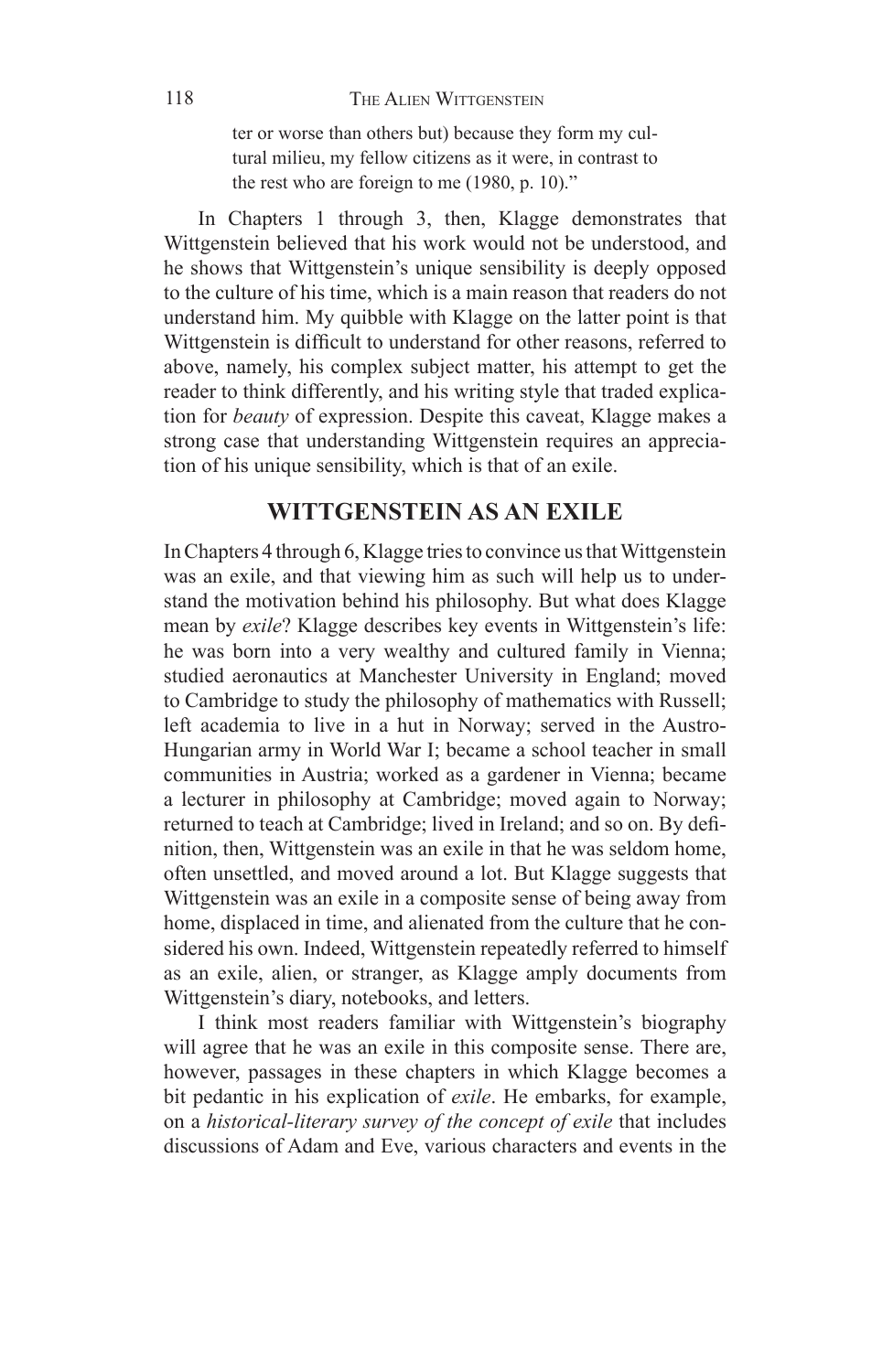Bible, Webster's Dictionary, Marxism and Christianity, and opinions of literary and intellectual figures such as William H. Gass, Julio Cortazar, and Edward Said. I suspect that Wittgenstein himself would have found the author to be unnecessarily *learned* in such passages.

That being said, Klagge makes several interesting observations that follow from viewing Wittgenstein as an exile. For example, being an exile was excellent preparation for Wittgenstein to become a philosopher, in that his purview was that of an outsider. On this point, Klagge quotes Wittgenstein: *The philosopher is not a citizen of any community of ideas. That is what makes him a philosopher* (p. 75). A related observation is that Wittgenstein, from about 1930 onwards, used an *anthropological method* in which he sometimes described different practices of life, e.g., by tribes, that challenged the reader or discussants to think differently about topics. Moreover, Wittgenstein's analogies and thought experiments often had a spatial or geographical element in which he tried to get his audience or students to think from a different perspective. Such geographical imagery, and the concept of Wittgenstein as a guide, is consistent with the theme of exile. Examples are given below, some cited by Klagge (2011) and others by me:

> "I am showing my pupils details of an immense landscape which they cannot possibly know their way around (Wittgenstein 1980, p. 56)."

> "The philosophical remarks in this book are, as it were, a number of sketches of landscapes which were made in the course of these long and involved journeyings. The same or almost the same points were always being approached afresh from different directions (Wittgenstein 1953, p. v)."

> "I am trying to conduct you on tours in a certain country. I will try to show that the philosophical difficulties which arise in mathematics as elsewhere arise because we find ourselves in a strange town and do not know our way. So we must learn the topography by going from one place in the town to another, and from there by going from one place in the town to another, and from there to another, and so on. And one must do this so often that one knows one's way, either immediately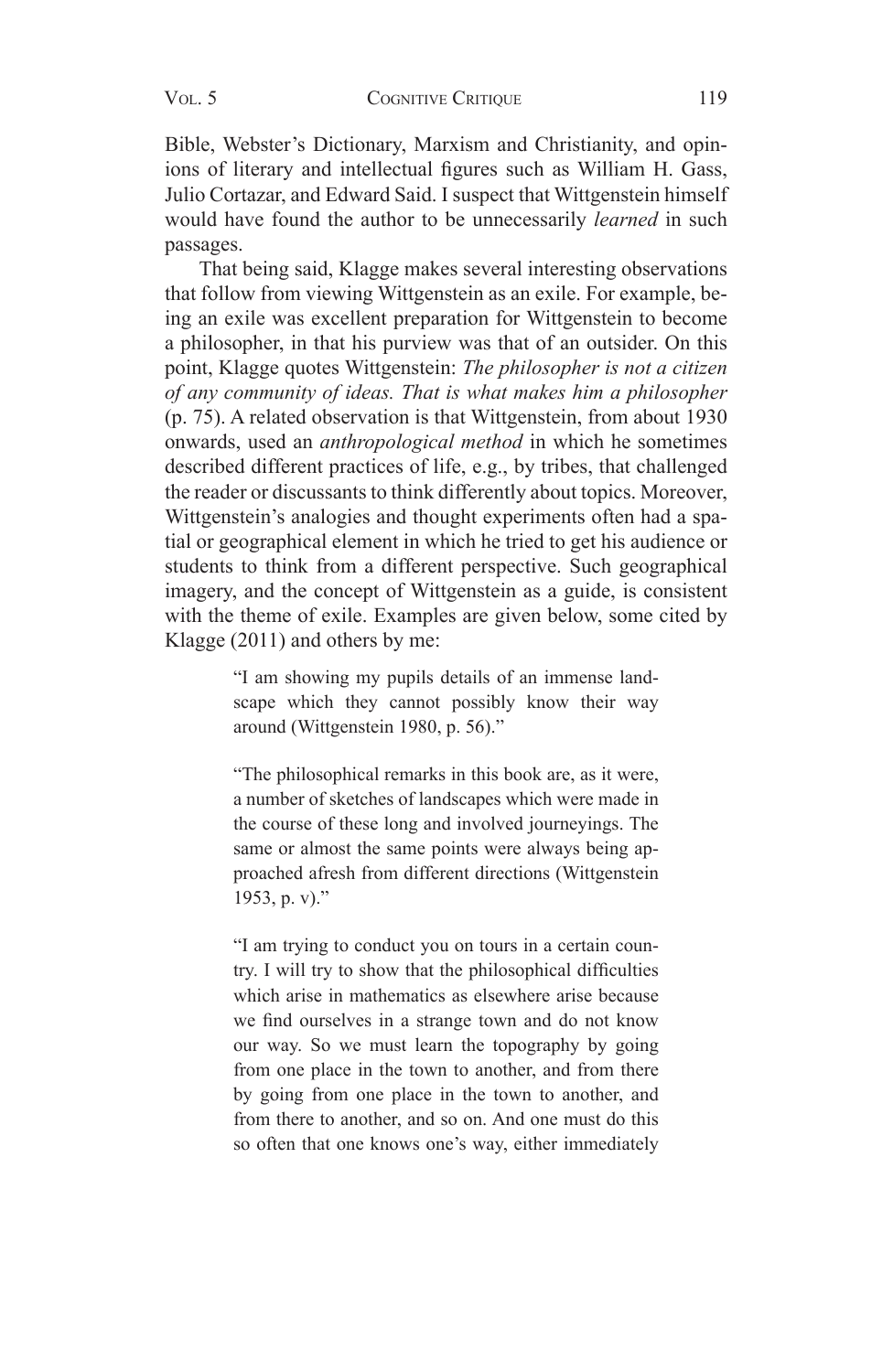or pretty soon after looking around a bit, wherever one may be set down (Wittgenstein 1976, p. 44)."

"The difficulty of philosophy is to find one's way about. The real difficulty in philosophy is a matter of memory — memory of a peculiar sort. –A good guide will take one down each road a hundred times. And just as a guide will show one new streets every day, so I will show you new words (Wittgenstein 1976, p. 44)."

Overall, Klagge shows that Wittgenstein was an exile in that he was rootless and detached from the culture of his time. Wittgenstein's sensibility and several tenets of his philosophy were in constant friction with one dominant force of that culture, namely science.

## **WITTGENSTEIN ON SCIENCE AND SCIENTISM**

Wittgenstein was well-educated in the sciences, having studied engineering and aeronautics, and yet he had a cynical and pessimistic view of science. Klagge writes:

> "Part of Wittgenstein's alienation from the modern world was embodied in his attitude toward science his determination that science should not be a predominant or pervasive mode of understanding (p. 83)."

At least three factors caused tension between Wittgenstein and science. First, his way of doing philosophy, especially its later versions, aimed for a perspicuous view of language and its use in the practices of life. This approach ran counter to any prominent approach to philosophy that had either a strong allegiance to science (e.g., that of the Vienna Circle) or a fawning appreciation of science (e.g., that of Bertrand Russell). Second, Wittgenstein thought that the sciences suffered from conceptual confusions (e.g., psychology). And third, Wittgenstein was especially hostile to *scientism*. Manifestations of scientism included a preoccupation with the scientific method, the appeal to the sciences to solve problems that are beyond their reach, and the misuse of scientific terminology. At the cultural level, Wittgenstein believed that science contributed to the intellectualization and artistic stagnation of his era, with the byproducts being slavery to technology, a phony belief in progress, the debasement of art and nature, and the disappearance of patterns of life that created traditions in society.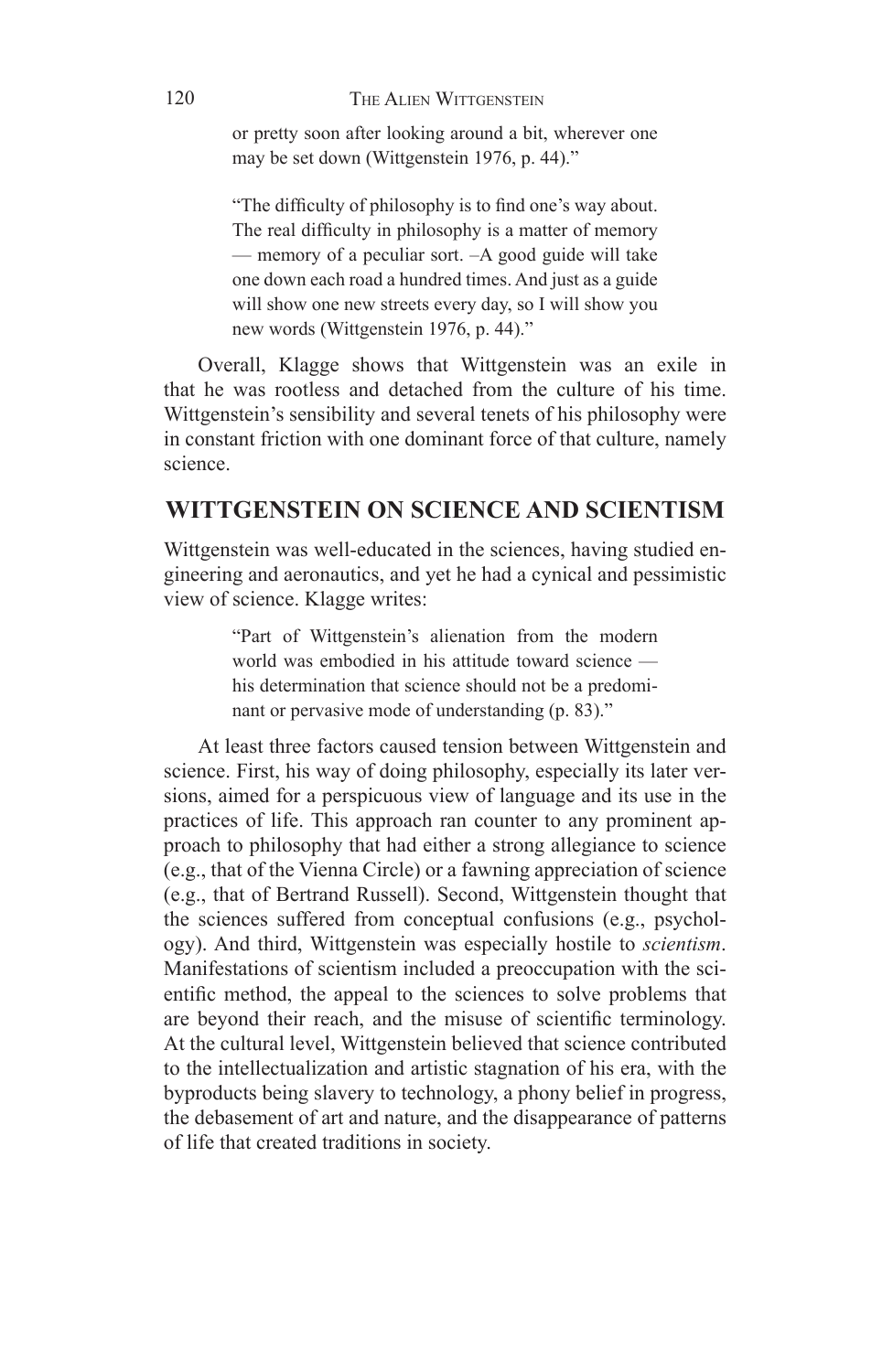Wittgenstein was also adamant about the division between philosophy and science. Klagge refers to this view as Wittgenstein's *insulation thesis*: science is not relevant to the resolution of philosophical problems (p. 85). Wittgenstein writes:

> "Philosophers constantly see the method of science before their eyes, and are irresistibly tempted to ask and answer questions in the way science does. This tendency is the real source of metaphysics, and leads the philosopher into complete darkness. I want to say here that it can never be our job to reduce anything to anything, or to explain anything. Philosophy really *is purely descriptive* (1958, p. 18)."

Despite Wittgenstein's insistence on a split between philosophy and science, he seemed to allow for cases in which science contributes to the conceptual resolution of philosophical problems. Klagge (p. 93) summarizes this issue as follows:

> "There seem, on analogy, to be three conceivable ways of resolving a philosophical problem: A *philosophical*  resolution of a philosophical problem is a resolution brought about by a proper synoptic view of the language. (This is what Wittgenstein mainly expounds.) A *scientific* resolution of a philosophical problem is a resolution brought about by the discovery of new facts. A *conceptual* resolution of a philosophical problem is a resolution brought about by a change in the criteria of concepts or the replacement of concepts.

> In propounding the insulation thesis Wittgenstein seems mainly to be opposing the possibility of scientific resolutions of philosophical problems."

The notion of a conceptual resolution is interesting in that science therefore can (and often does) change our way of thinking about phenomena. On the issue of mind and brain, however, Klagge argues that Wittgenstein *seems to doubt that neuroscience could tell us anything about the mental* (p. 95). The reasons for this view, Klagge writes, are *interesting, complicated, and controversial,* and he addresses them in Chapters 8 and 9.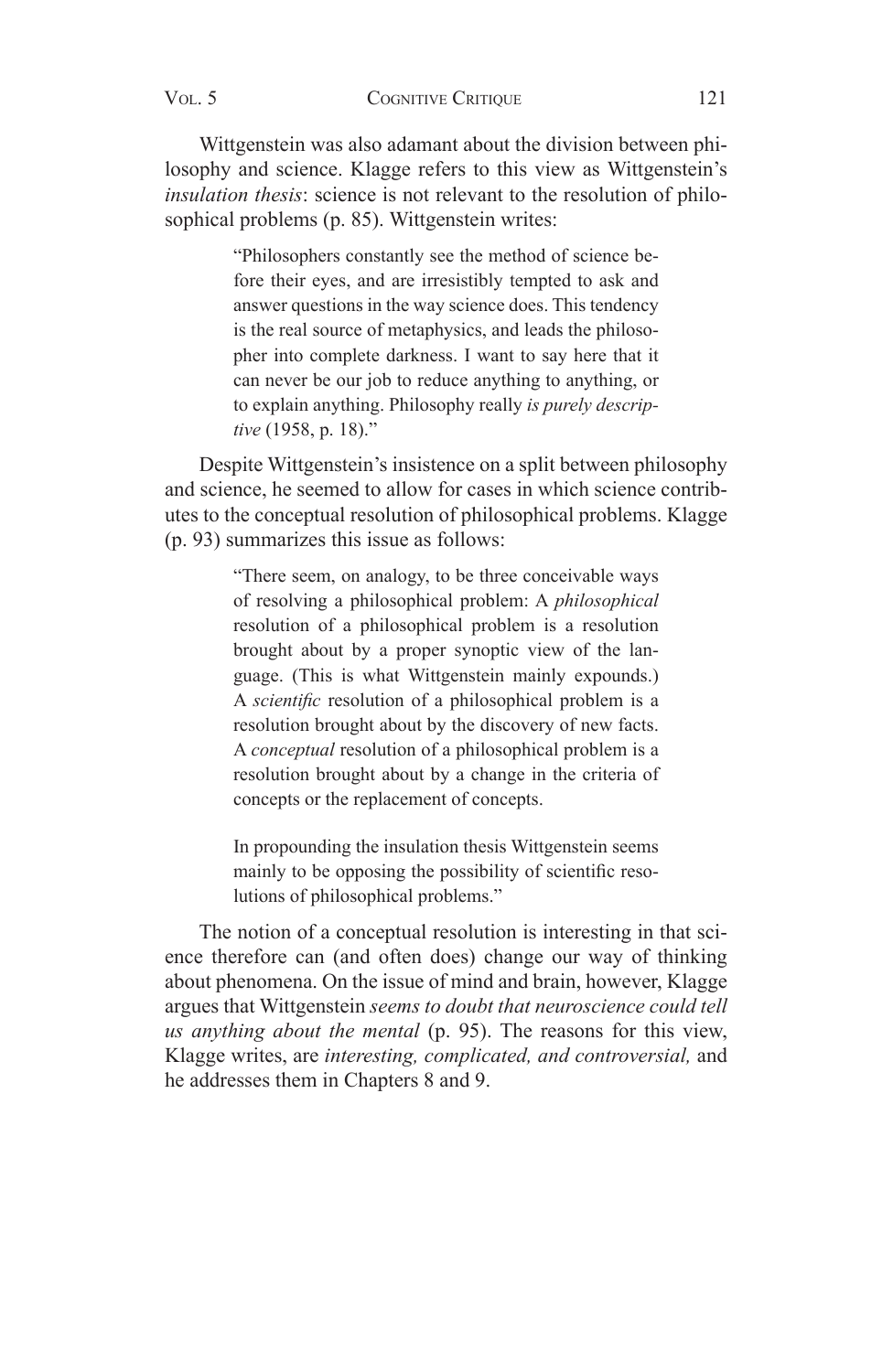### **WITTGENSTEIN AND NEUROSCIENCE**

In discussing Wittgenstein and neuroscience, Klagge refers to passages from Wittgenstein, such as the following:

> "No supposition seems to me more natural than that there is no process in the brain correlated with associating or with thinking; so that it would be impossible to read off thought-processes from brain-processes. I mean this: if I talk or write there is, I assume, a system of impulses going out from my brain and correlated with my spoken or written thoughts. But why should the *system* continue further in the direction of the centre? Why should this order not proceed, so to speak, out of chaos? The case would be like the following… certain kinds of plants multiply by seed, so that a seed always produces a plant of the same kind as that from which it was produce… but nothing in the seed corresponds to the plant which comes from it; so that it is impossible to infer the properties or structure of the plant from those of the seed that comes out of it — this can only be done from the history of the seed. So an organism might come into being even out of something quite amorphous, as it were causelessly; and there is no reason why this should not really hold for our thoughts, and hence for our talking and writing (1967, remark 608)."

> "It is thus perfectly possible that certain psychological phenomena *cannot* be investigated physiologically, because physiologically nothing corresponds to them (1967, remark 609)."

> "I saw this man years ago; now I have seen him again, I recognize him, I remember his name. And why does there have to be a cause of this remembering in my nervous system? Why must something or other, whatever it may be, be stored-up there *in any form*? Why must a trace have been left behind? Why should there not be a psychological regularity to which no physiological regularity corresponds? If this upsets our concepts of causality, then it is high time they were upset (1967, remark 610)."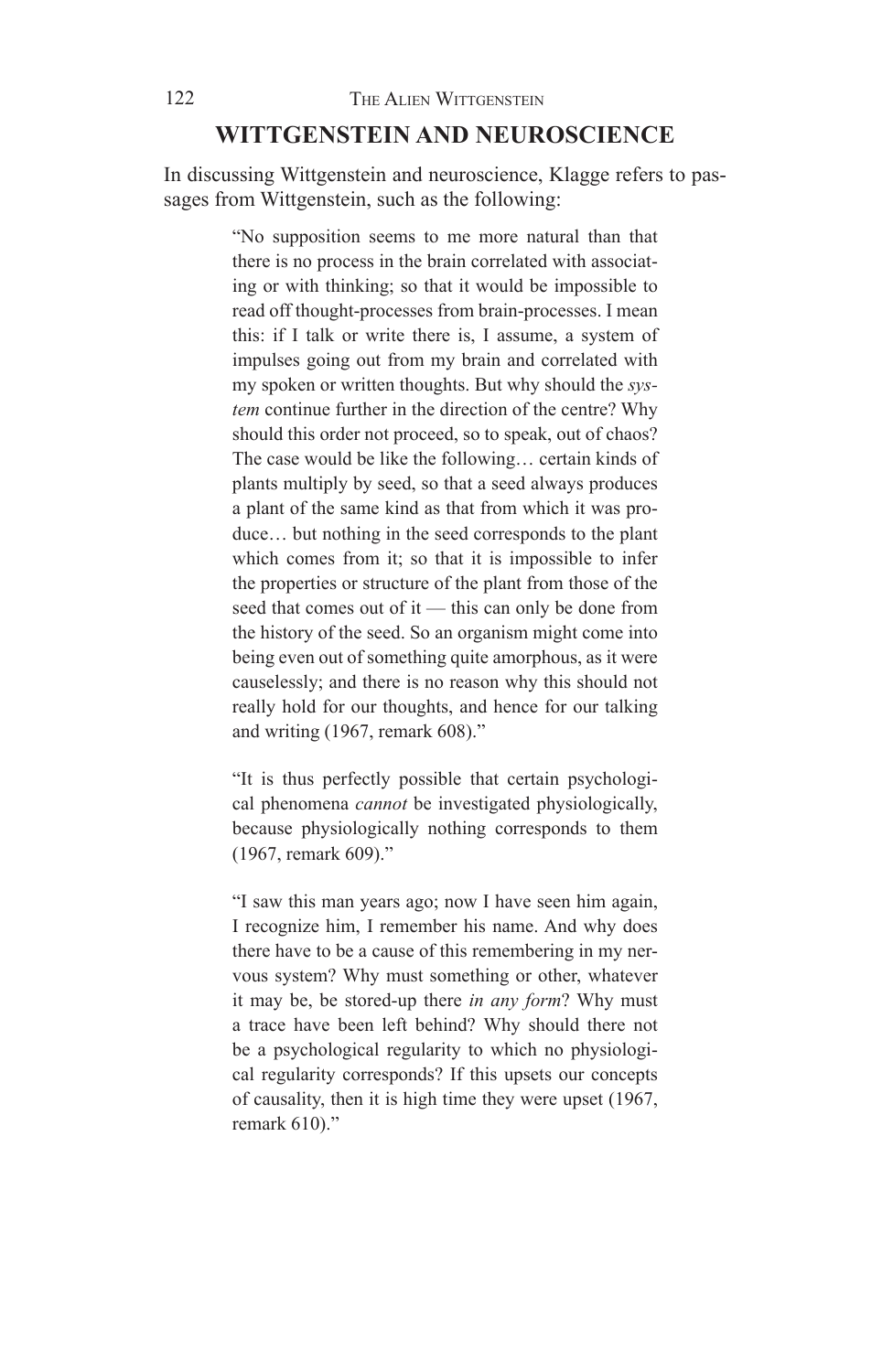In these passages, Wittgenstein seems to deny a meaningful correlation between psychological phenomena and brain processes. To use Klagge's terminology, the insulation thesis applies to mental phenomena: neuroscience is not relevant to the solution of philosophical problems. Klagge writes that *what exactly Wittgenstein means by this sort of "correlation" will require further investigation* (p. 100). The nature of this correlation is, of course, a core issue in the philosophy of mind. Klagge argues that Wittgenstein held a radical view that challenged a mediative, or mechanistic, causal relationship between mental phenomena and brain processes. Klagge again quotes Wittgenstein:

> "Nothing is more important in explanations of thought and brain processes than throwing away all the old prejudices about causality. This seems to me by far the most important step (p. 103)."

 Klagge holds that this radical view is consistent with Wittgenstein's sensibility as an exile, which leads Wittgenstein to see *our ordinary beliefs as soaked with implicit philosophical requirements that he will not accept* (Klagge, footnote 16, p. 196). Such ordinary beliefs and prejudices are typical of the culture of his era. Wittgenstein, in the *Investigations* (remark 308), appears to support such a view.

> "How does the philosophical problem about mental processes and states and about behaviorism arise? — The first step is the one that altogether escapes notice. We talk of processes and states and leave their nature undecided. Sometimes perhaps we shall know more about them — we think. But that is just what commits us to a particular way of looking at the matter. For we have a definite concept of what it means to learn to know a process better. (The decisive movement in the conjuring trick has been made, and it was the very one that we thought quite innocent.)"

We find it natural to understand phenomena by probing further into their causes — indeed, this is what science does. But when we are driven to search for hidden causes of mental phenomena in the brain, Wittgenstein's recommendation is simple: we should stop looking because they cannot be found. Klagge draws a parallel here to Wittgenstein's opposition to the Socratic method of asking for the essence of a concept. Socrates would ask for the meaning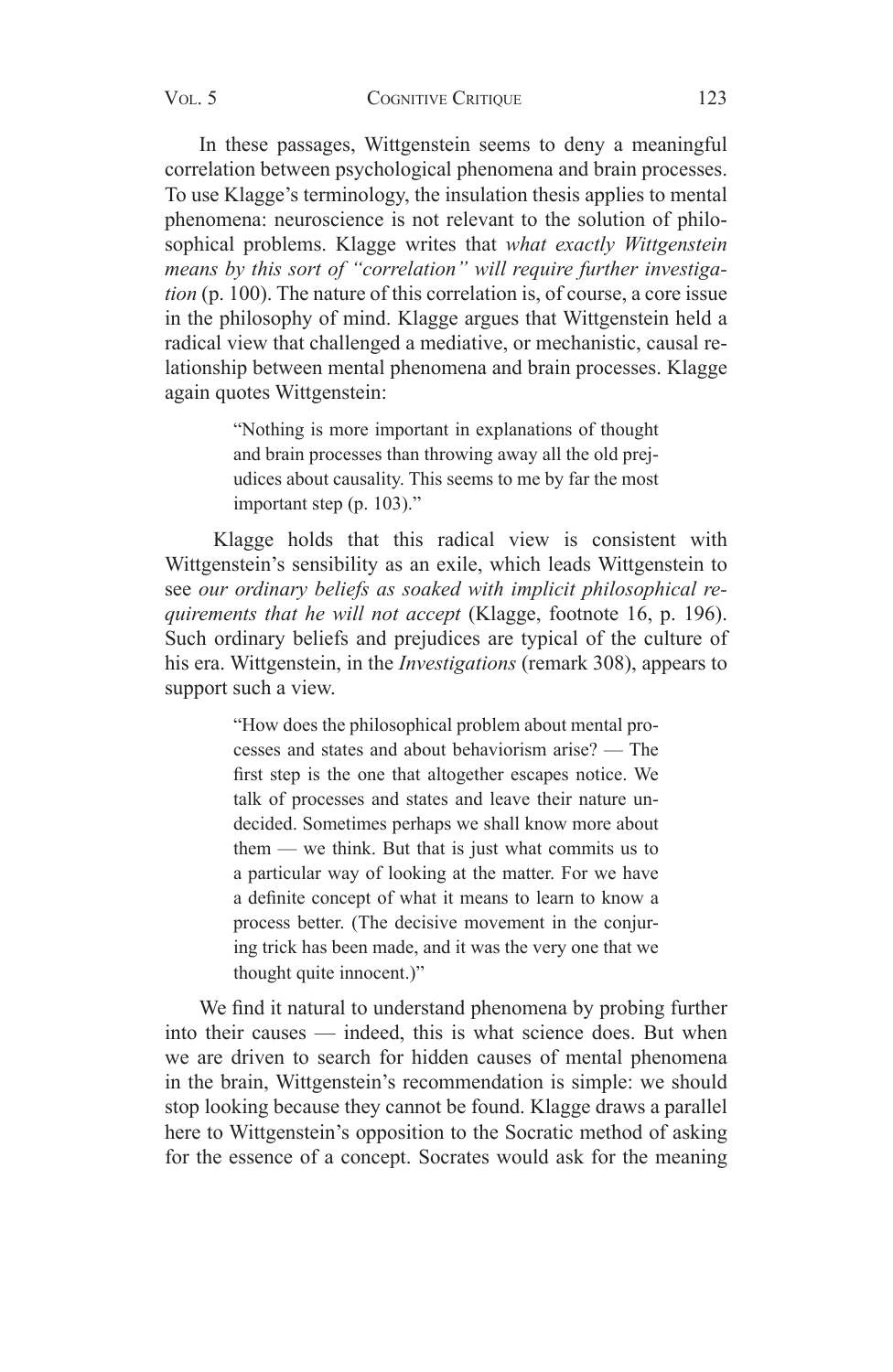of a concept, such as knowledge, and his interlocutors would respond by giving examples of what it means to have knowledge. But Socrates would keep pressing for an understanding of the essence of knowledge, and not just examples of it. Wittgenstein, on the other hand, would argue that the Socratic method makes the mistake of probing too far, of going beyond the phenomena. There is no such essence of a concept, and the examples themselves are of most interest. It would be typical of Wittgenstein to show then that a particular mental process does not have an underlying essense either, and that it has a large number of uses in our language and in the practices of our lives, for which correlated brain states can scarcely be imagined. Even the I, or the self, is enmeshed within this matrix of language and the practices of life. Klagge quotes Wittgenstein: *The basic concepts are interwoven so closely with what is most fun*damental in our way of living that they are unassailable (p. 118). Klagge summarizes this position as follows::

> "Neuroscience may come to understand us completely as objects, without being able to understand us as subjects or agents. The point is that it cannot encompass the parts of our conceptual scheme necessary for our being deliberative and evaluative agents (p. 118)."

This view is controversial, to put it mildly, especially to scientists. The reader can consult Klagge's book for background and arguments on what he believes to be Wittgenstein's radical approach to causation and the mind-body relation. To neuroscientists, a deeper empirical and conceptual understanding of the mind-brain relation provides what Wittgenstein sought — a more perspicuous view, in this case, of ourselves and others. When Wittgenstein tells us to stop looking in the brain for hidden causes of the mind, the Wittgenstein scholar Robert Fogelin responds:

> "(W)e are continually denied explanation just where we want it — told that the story is over before it gets interesting. With respect to philosophical questions, this attitude is well grounded in the main tenets of his philosophy. With respect to empirical inquiries, it is simply out of place (Fogelin 1987, p. 210)."

In terms of empirical inquiries, neuroscientists can now determine, by analyzing patterns of brain activity, whether a person is seeing one specific object vs. another object in a brain scanner (Kay et al. 2008). This would appear to be a case where a particular men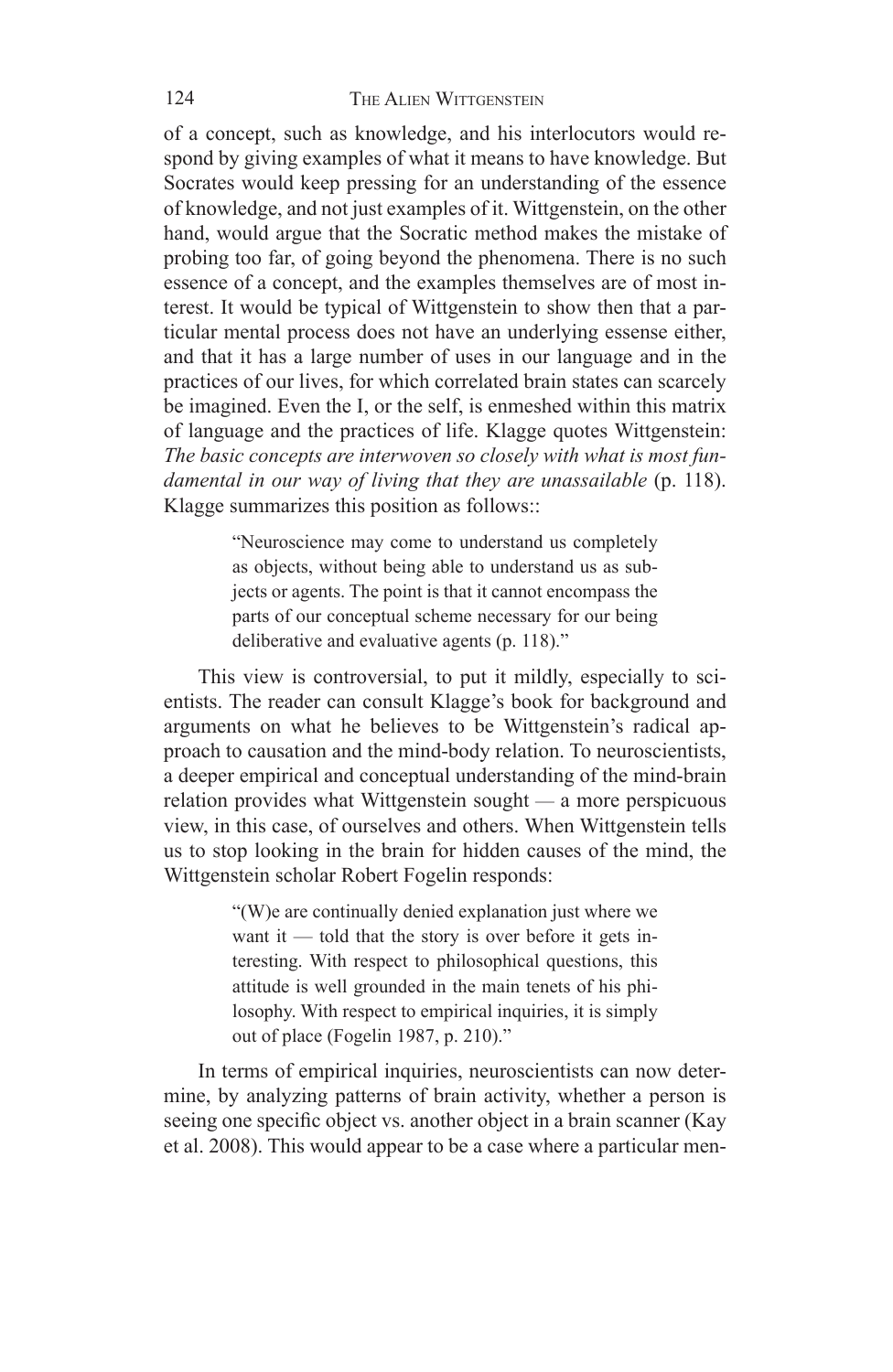tal process (e.g., seeing a photo of a house) correlates with, and is caused by, a particular brain process (in this case, patterns of activity in a part of the brain called the occipital cortex). One may argue that the mental process of *seeing* has been reduced in this example, and that the nature of the brain process itself is problematic. Here, a Wittgensteinian critique could be valuable. Nonetheless, neuroscience continues to encompass our mental lives, and it gives us new ways of thinking about fundamental issues, such as the neural basis of our personalities and our actions.

Whether such knowledge is beneficial or harmful, however, depends on how it is used, which is a cultural matter. Science may be interpreted and practiced within a humanistic spirit of understanding how the world works, including ourselves, or it may be used merely to explain and to improve on nature. This important issue is seldom discussed. Klagge even asks if we are better off having neuroscience knowledge, or whether such knowledge may be harmful to conceptions of ourselves as autonomous agents. Here, Klagge has stimulating things to say about the ways in which science may change or evolve in order to avoid a base reductionism. Such considerations are vital within our scientific civilization, regardless of one's sensibility.

## **CONCLUSIONS**

Klagge's *Wittgenstein in Exile* is an important contribution to research on the philosophy of Wittgenstein. Klagge shows that Wittgenstein's sensibility as an exile is a main reason that his work has not been understood, especially within cultures that are driven by science and technology. As a scholar of Wittgenstein's writing and biography, Klagge illuminates numerous themes and passages in Wittgenstein by consolidating information from a wide variety of sources. Overall, Klagge's book is provocative and stimulating, whether one accepts or rejects his premises and conclusions.

## **REFERENCES**

Anscombe GEM (1971) An introduction to Wittgenstein's *Tractatus*. University of Pennsylvania Press, Philadelphia, PA

Fogelin RJ (1987) Wittgenstein, 2nd ed. Routledge & Kegan Paul, London, UK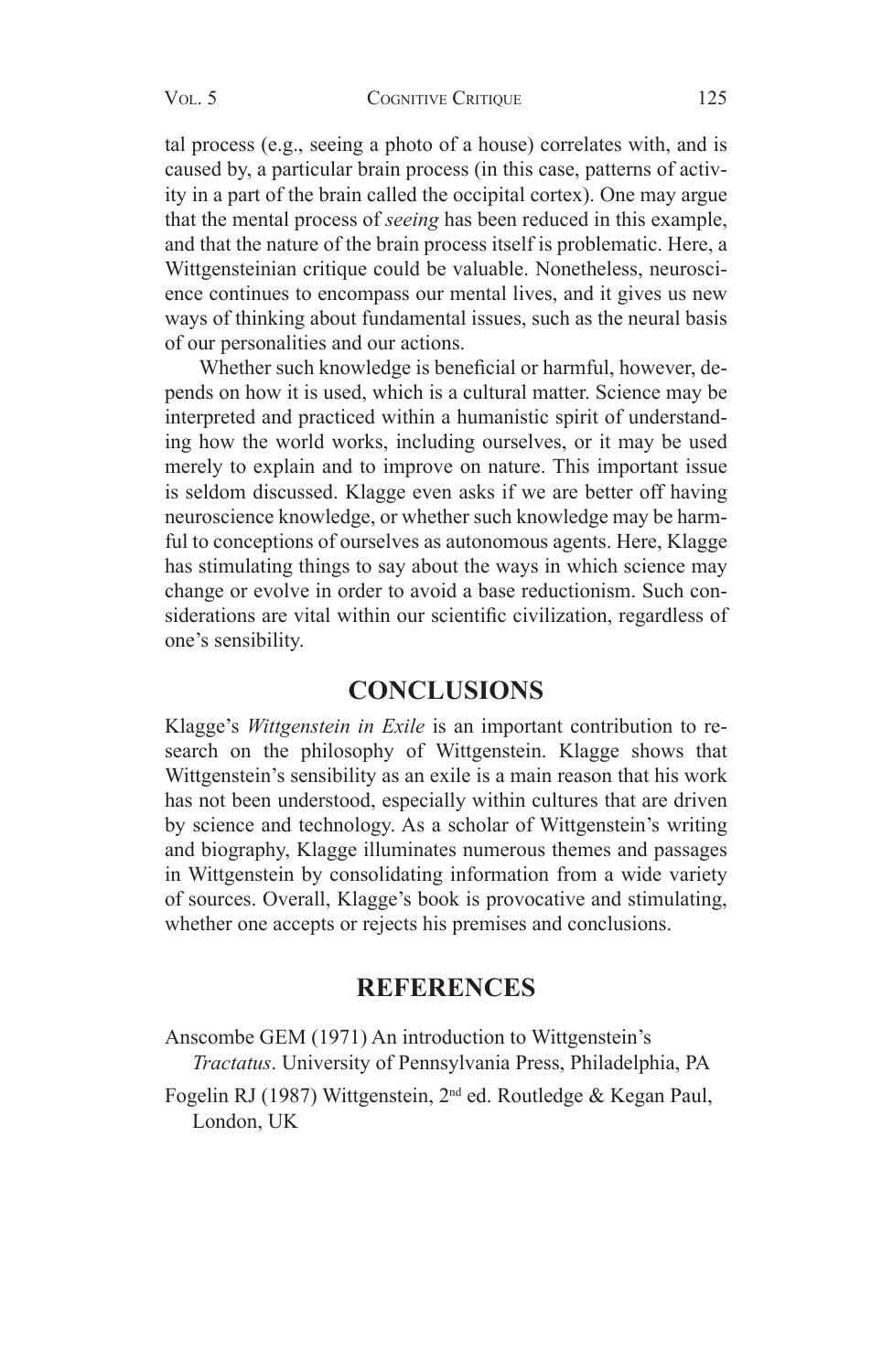- Hacker PMS (2007) Gordon Baker's late interpretation of Wittgenstein. In: Kahane G et al. (eds) *Interpretations of Wittgenstein: essays in memory of Gordon Baker*. Blackwell, Oxford, UK
- Klagge JC (1989) Wittgenstein and neuroscience. Synthese 78:319-343
- Klagge JC (2001) Wittgenstein: biography and philosophy. Cambridge University Press, Cambridge, UK
- Klagge JC (2011) Wittgenstein in exile. MIT Press, Cambridge, MA
- Klagge JC (1999) Wittgenstein on non-mediative causality. J Hist Philos 37:653-667
- Kay KN, Naselaris T, Prenger RJ, Gallant JL (2008). Identifying natural images from human brain activity. Nature 452(7185):352-355
- Lurie Y (1989) Wittgenstein on culture and civilization. Inquiry 32:375-397
- Malcolm N (1958) Ludwig Wittgenstein, a memoir. Oxford University Press, London, UK
- McGuinness B (1988) Wittgenstein: a life. Young Ludwig 1889- 1921. University of California Press, Berkeley, CA
- Monk R (1990) Ludwig Wittgenstein: the duty of genius. Free Press, New York, NY
- Pears D (1986) Ludwig Wittgenstein. Harvard University Press, Cambridge, MA
- Schulte J (1992) Wittgenstein: an introduction. Brenner WH, Foley JF (trans). SUNY Press, Albany, NY
- Sluga H (2011) Wittgenstein. Wiley-Blackwell, Hoboken, NJ
- Spengler O (1928) The decline of the west. Unwin, London, UK
- Stern DG (1996) The availability of Wittgenstein's philosophy. In: Sluga H, Stern DG (eds) *The Cambridge companion to Wittgenstein*. Cambridge University Press, Cambridge, UK
- Stern DG (1995) Wittgenstein on mind and language. Oxford University Press, Oxford, UK

Stern DG (2004) Wittgenstein's *Philosophical Investigations*: an introduction. Cambridge University Press, Cambridge, UK